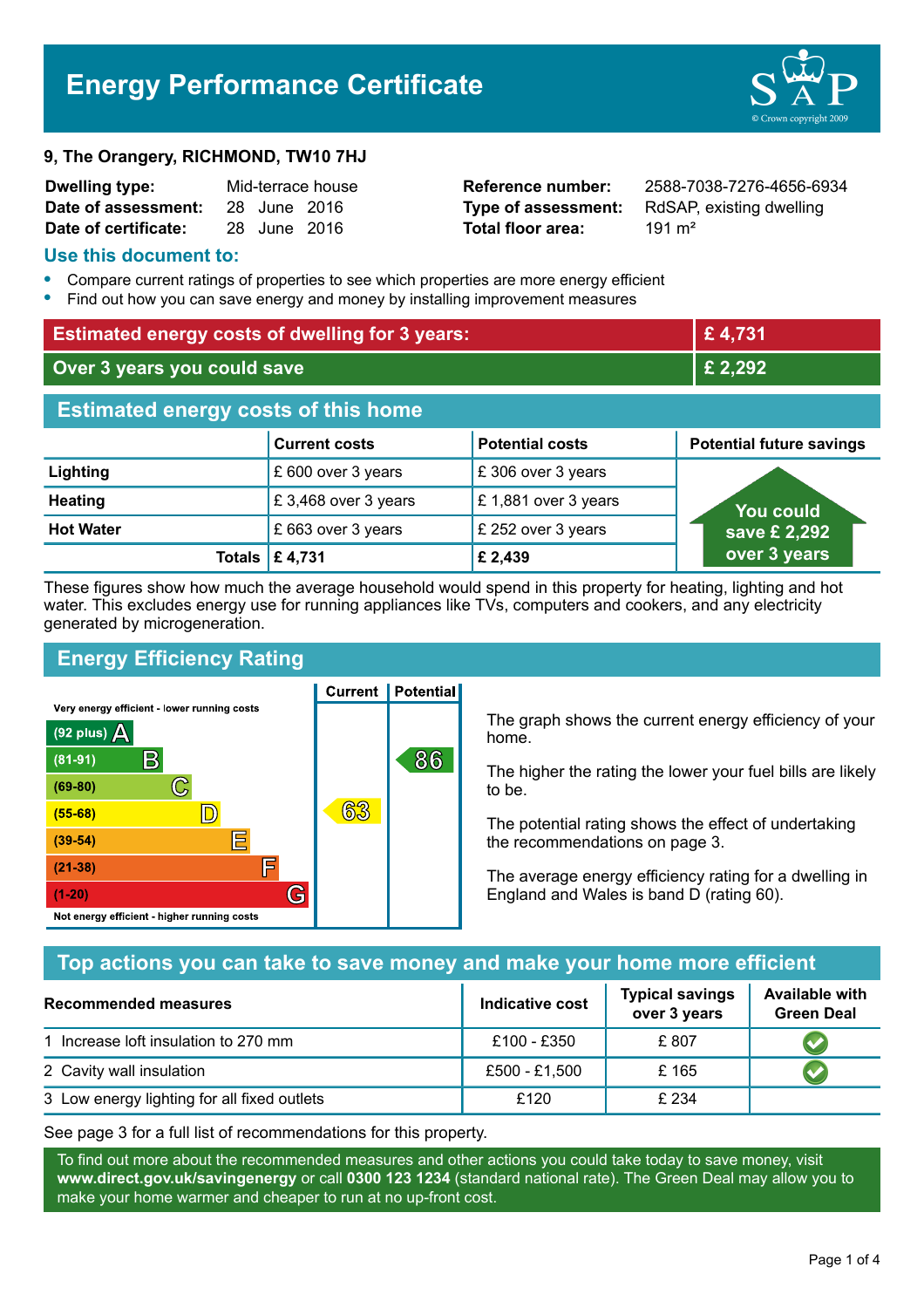### **Summary of this home's energy performance related features**

| <b>Element</b>        | <b>Description</b>                                  | <b>Energy Efficiency</b> |
|-----------------------|-----------------------------------------------------|--------------------------|
| Walls                 | Cavity wall, as built, partial insulation (assumed) | ★★★☆☆                    |
|                       | Timber frame, as built, insulated (assumed)         | ★★★★☆                    |
| Roof                  | Pitched, 25 mm loft insulation                      | ★★☆☆☆                    |
| Floor                 | Solid, no insulation (assumed)                      |                          |
| <b>Windows</b>        | Fully double glazed                                 | ★★★☆☆                    |
| Main heating          | Boiler and radiators, mains gas                     | ★★★★☆                    |
| Main heating controls | Programmer, TRVs and bypass                         | ★★★☆☆                    |
| Secondary heating     | None                                                |                          |
| Hot water             | From main system                                    | ★★★☆☆                    |
| Lighting              | Low energy lighting in 4% of fixed outlets          | ★☆☆☆☆                    |

Current primary energy use per square metre of floor area: 207 kWh/m² per year

The assessment does not take into consideration the physical condition of any element. 'Assumed' means that the insulation could not be inspected and an assumption has been made in the methodology based on age and type of construction.

See addendum on the last page relating to items in the table above.

#### **Low and zero carbon energy sources**

Low and zero carbon energy sources are sources of energy that release either very little or no carbon dioxide into the atmosphere when they are used. Installing these sources may help reduce energy bills as well as cutting carbon. There are none provided for this home.

## **Opportunity to benefit from a Green Deal on this property**

The Green Deal may enable owners and occupiers to make improvements to their property to make it more energy efficient. Under a Green Deal, the cost of the improvements is repaid over time via a credit agreement. Repayments are made through a charge added to the electricity bill for the property. To see which improvements are recommended for this property, please turn to page 3. You can choose which improvements you want to install and ask for a quote from an authorised Green Deal provider. They will organise installation by an authorised Green Deal installer. If you move home, the responsibility for paying the Green Deal charge under the credit agreement passes to the new electricity bill payer.

For householders in receipt of income-related benefits, additional help may be available.

To find out more, visit **www.direct.gov.uk/savingenergy** or call **0300 123 1234**.

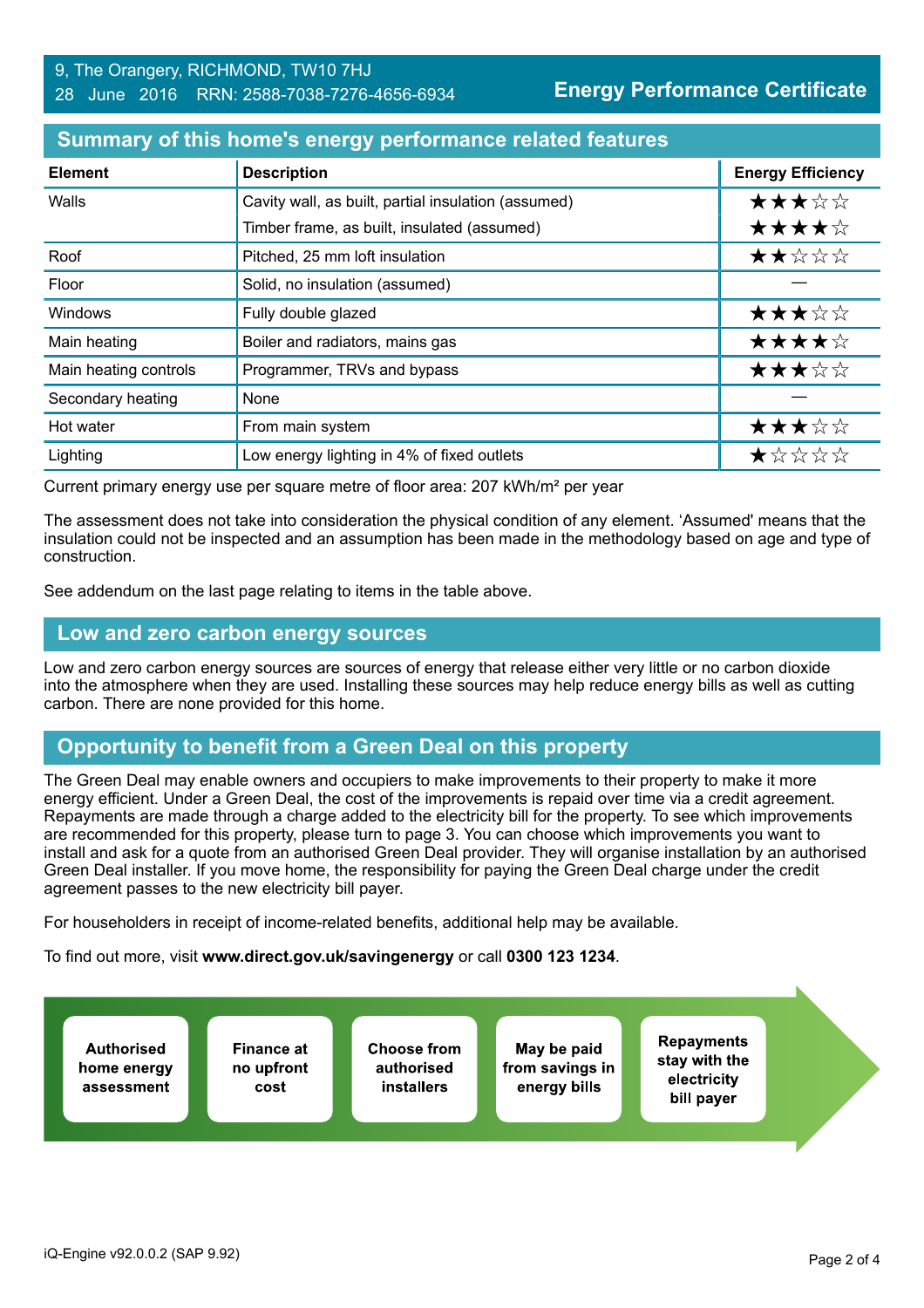#### 9, The Orangery, RICHMOND, TW10 7HJ 28 June 2016 RRN: 2588-7038-7276-4656-6934

## **Recommendations**

The measures below will improve the energy performance of your dwelling. The performance ratings after improvements listed below are cumulative; that is, they assume the improvements have been installed in the order that they appear in the table. Further information about the recommended measures and other simple actions you could take today to save money is available at **www.direct.gov.uk/savingenergy**. Before installing measures, you should make sure you have secured the appropriate permissions, where necessary. Such permissions might include permission from your landlord (if you are a tenant) or approval under Building Regulations for certain types of work.

Measures with a green tick are likely to be fully financed through the Green Deal since the cost of the measures should be covered by the energy they save. Additional support may be available for homes where solid wall insulation is recommended. If you want to take up measures with an orange tick  $\bullet$ , be aware you may need to contribute some payment up-front.

| <b>Recommended measures</b>                  | <b>Indicative cost</b> | <b>Typical savings</b><br>per year | <b>Rating after</b><br>improvement | <b>Green Deal</b><br>finance |
|----------------------------------------------|------------------------|------------------------------------|------------------------------------|------------------------------|
| Increase loft insulation to 270 mm           | £100 - £350            | £ 269                              | C69                                |                              |
| Cavity wall insulation                       | £500 - £1,500          | £ 55                               | C70                                |                              |
| Low energy lighting for all fixed outlets    | £120                   | £78                                | C72                                |                              |
| Heating controls (room thermostat)           | £350 - £450            | £80                                | C74                                |                              |
| Replace boiler with new condensing<br>boiler | £2,200 - £3,000        | £ 234                              | C79                                |                              |
| Solar water heating                          | £4,000 - £6,000        | £ 50                               | <b>C80</b>                         |                              |
| Solar photovoltaic panels, 2.5 kWp           | £5,000 - £8,000        | £ 292                              | <b>B86</b>                         |                              |

## **Alternative measures**

There are alternative measures below which you could also consider for your home.

- **•** Biomass boiler (Exempted Appliance if in Smoke Control Area)
- **•** Air or ground source heat pump
- **•** Micro CHP

## **Choosing the right package**

Visit **www.epcadviser.direct.gov.uk**, our online tool which uses information from this EPC to show you how to save money on your fuel bills. You can use this tool to personalise your Green Deal package. **Public services all in one place** part of the place of the place of the place

| <b>Green Deal package</b>          | <b>Typical annual savings</b> |
|------------------------------------|-------------------------------|
| Loft insulation                    |                               |
| Cavity wall insulation             | Total savings of £402         |
| Heating controls                   |                               |
| Electricity/gas/other fuel savings | £6/£396/£0                    |



You could finance this package of measures under the Green Deal. It could **save you £402 a year** in energy costs, based on typical energy use. Some or all of this saving would be recouped through the charge on your bill.